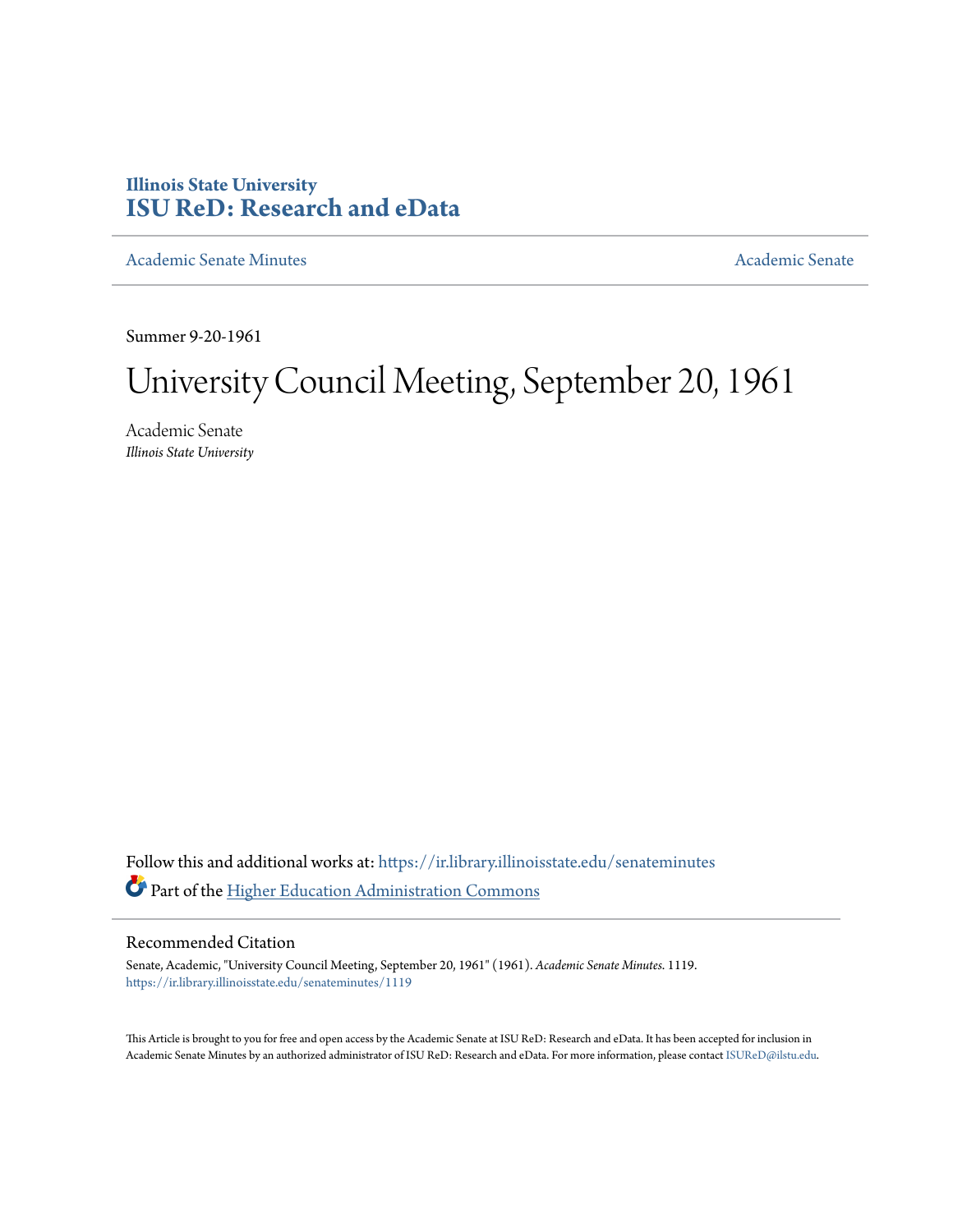Minutes of the University Council (Not Approved by the Council)

### Date September 20, 1961

Members Present

Robert Bone Lewis Legg DeVerne Dalluge Willard McCarthy Arley Gillett - Frank Philpot<br>Hal Gilmore - Elizabeth Russ Elizabeth Russell Vic Gimmestad Eunice Speer Arlan Helgeson Charles White Eric Johnson Ruth Yates Arthur Larsen



No.\_§\_

# APPROVAL OF MINUTES

Miss Russell moved that the minutes of the meeting of July 19 be approved. motion was seconded by Eric Johnson and passed. The

# REPORT CONCERNING THE STUDY OF DEPARTMENT PROCEDURES

A subcommittee composed of Elizabeth Russell, Willard McCarthy, and Charles White as Chairman, prepared a report with recommendations concerning reconsideration of the study made by the Committee to Study Department Procedures. Written copies of the report were presented to all Council members for review prior to this meeting. Mr. White presented a review of the report with the subcommittee recommendations. He indicated that the subcommittee carefully reviewed and considered both studies, the report of the Committee to Study Department Procedures dated May 17, 1961, and the communication from several faculty members which included a list of objections and recommended modifications concerning the Hay 17 report. After presentation of the subcommittee report, the Council reviewed and discussed the recommendations item by item. There was not complete consensus on all recommendations. It was indicated that several of the subcommittee recommendations could be more carefully studied, edited, and reviewed if they were incorporated in the May **17** report. ·

A motion was made by Mr. Helgeson and seconded by Mr. Johnson that the Council accept the subcommittee report, and that the Council instruct the subcommittee to rewrite the report of May 17 and incorporate their recommendations in the report for reconsideration and further study at the next meeting. The motion carried.

# REPORT CONCERNING TEN YEAR PLAN

President Bone indicated that he was instructed by the Teachers' College Board to prepare any necessary modifications or recommended changes in the 1958 Blueprint for Ten Years. Some changes in the 1958 plan are necessary because of increased enrollments and other developments since that time. He indicated that the Committee of Nine will meet regularly during the next several weeks in preparing recommended modifications or changes.

President Bone also reviewed progress in the planning of the proposed physical education facilities and other buildings. Bids will be submitted for the new physical education facilities in the near future and ground will probably be broken this year. A site has been selected for the practical arts building and plans for the building are being prepared. It is hoped that plans will be completed for the science addition in order that bids may be submitted during the winter months.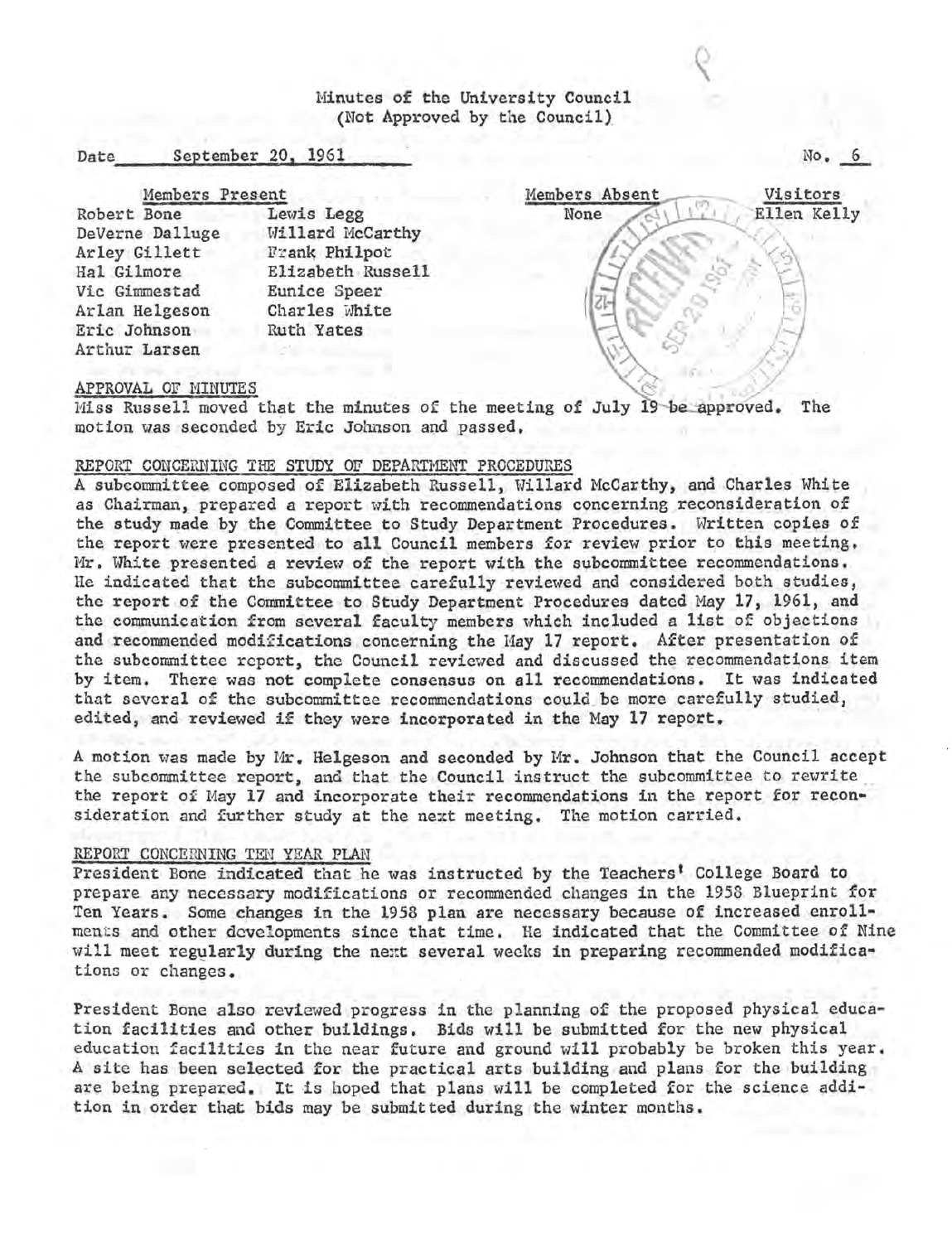# COMMENTS BY PRESIDENT BONE

A. The committees involved in preparation for the NCATE visit (National Council for the Accreditation of Teacher Education) have been named and are starting to work in preparation for a visit from that organization next year.

B. There were some difficulties during the summer in securing housing for all students who received permits to enter the University for this September. However, since some students seek admission at several universities in order to be assured of admission at one institution, they sometimes do not attend after receiving a permit to enter. Hence, there are still some off-campus housing facilities available for students.

C. The Teachers' College Board has approved the granting of the M.A. and M.S. degrees in addition to the degree of Master of Science in Education at ISNU. A modification concerning the bachelor's degree is being studied by the Teachers' College Board at the present time.

D. There is a need for establishing some type of program for the improvement of reading abilities for entering students at the University.

 $-11$ 

E. Since there are increasing numbers of foreign students enrolling, and since there are more official visitors being sent to ISNU to study teacher education, there is need for a person who can spend more time counseling, setting up programs, securing housing, working with government and other agencies, and working with these students in other matters. The President believes that there should be a co-ordinator of Foreign Student Services under the direction of the Division of Student Life and Welfare. The only change involved is to give Lela Winegarner more time to work with these people and to place the office under the Division of Student Life and Welfare, where it will be found in most colleges, rather than under the Administrative Assistant to the President.

#### REPORT CONCERNING REGISTRATION PROCEDURES

The executive committee of the University Council requested Dean Larsen to comment on registration and registration procedures. Dean Larsen made the following comments:

A. In many respects, the registration was very good. Over 5170 students are registered on campus at this time.

B. If enrollments increase by 600 to 800 next fall, the enrollment will be approaching 6000 students. While registration procedures worked out well this year, increased enrollments may make it necessary to seek new methods of registration. One possible method would be to extend the time required for registration. Another method which could be considered is to permit freshmen to register for a period of several days during the summer; the registration would include the completion of a program and payment of all fees in order to insure attendance in the fall.

C. More than 800 students come into the Dean's Office for program changes after registration. It may be necessary to develop a plan involving additional help in making the large number of program changes more efficiently.

D. With increased enrollments, it may be necessary to schedule more semester examinations in the evening in order that all sections of a given course may take examinations at the same time. This may call for an extended period of time for final examinations.

E. With increased enrollments there will be more classes scheduled at 8:00 and  $9:00 p.m.$